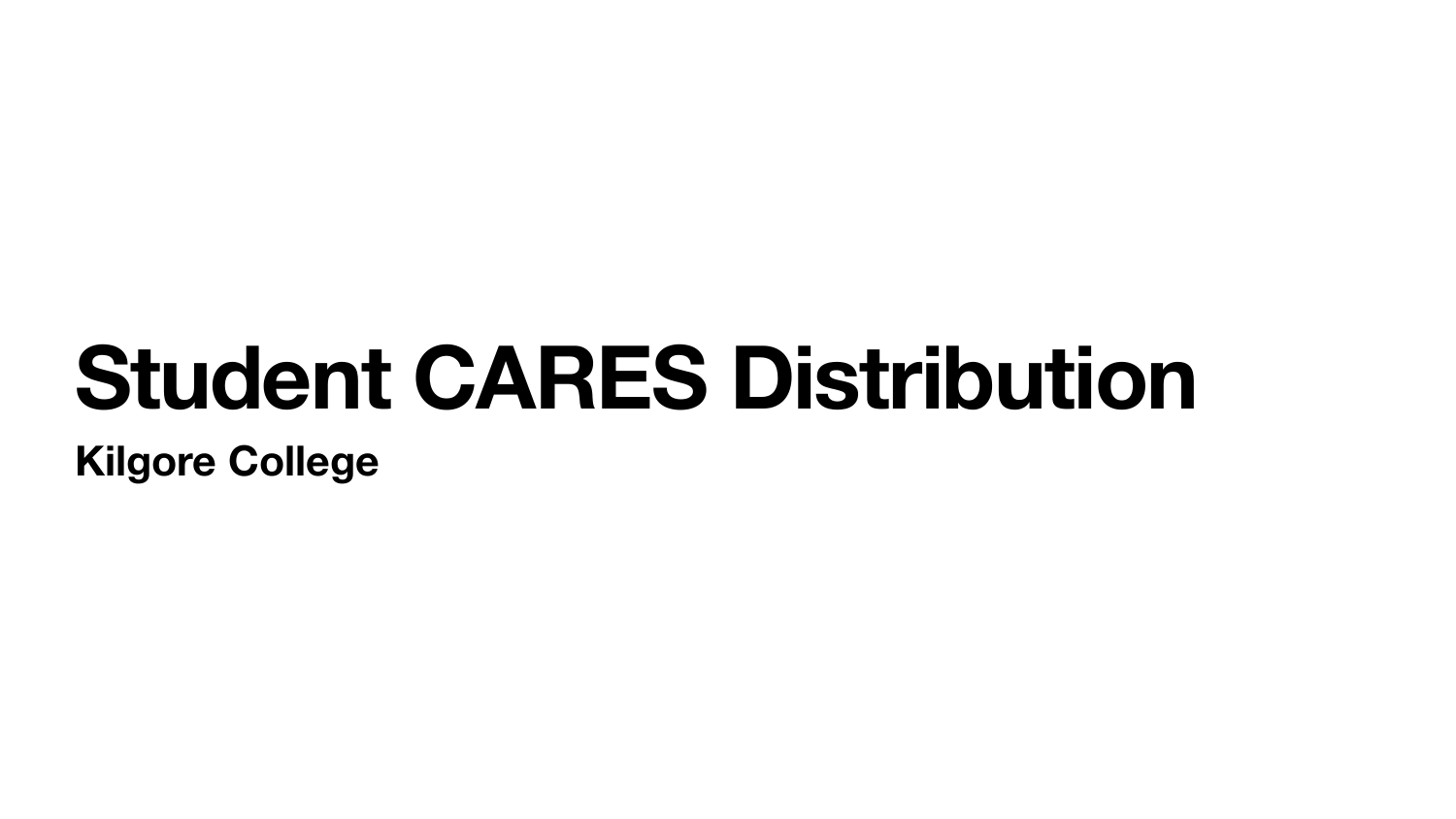# **Student CARES Distribution Summary of Awards**

- For Simplicity the awards are labeled CARES I, CARES II, CARES III
- CARES I \$1,954,443 fully distributed
- CARES II \$1,954,443 \$1,313,745 distributed \$640,698 remaining
- CARES III \$6,480,161 no distributions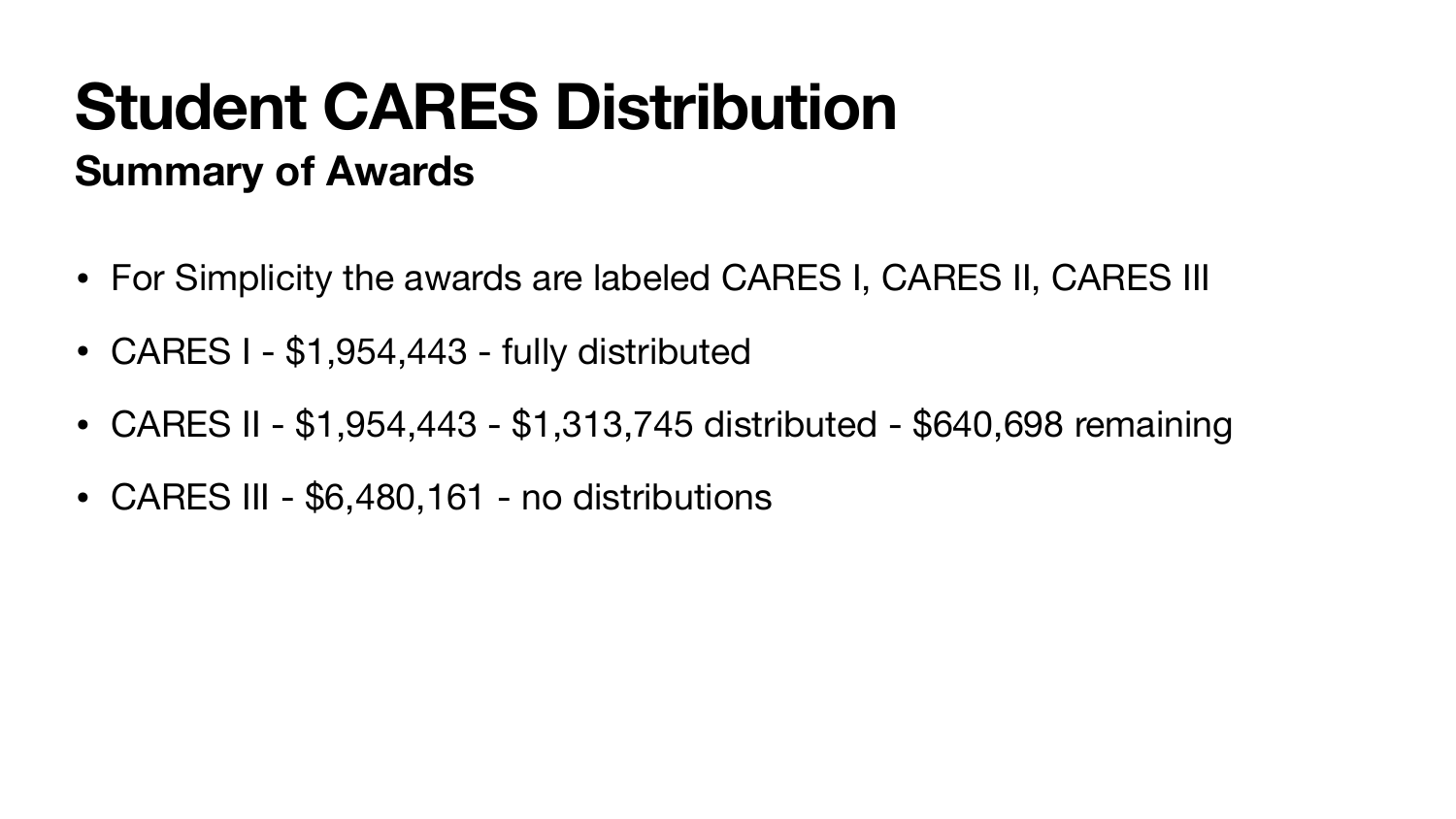# **CARES I & II Student Distributions**

Kilgore College has signed and submitted the "Certification and Agreement - Emergency Financial Aid Grants to Students under the Coronavirus Aid, Relief, and Economic Security (CARES) Act" document to the U.S. Department of Education. Within this document. KC certifies that it will use no less than 50% of the funds received under Section 18004(a)(1) of the CARES Act to provide Emergency Financial Aid Grants to students.

### More info:

- 1. Under Section 18004(a)(1) of the CARES Act, Kilgore College received \$1,954,443 to provide Emergency Financial Aid Grants to students.
- 2. More than 3,300 Kilgore College students have documented eligibility to participate in programs under Section 484 in Title IV of the Higher Education Act of 1965, one eligibility criteria to receive Emergency Financial Aid Grants to students under Section 18004(a)(1) of the CARES Act. As of Jan. 31, 2021, Kilgore College has disbursed \$1,946,316 to 3,333 students in the form of emergency aid.
- 3. Kilgore College will be using the following criteria to determine which students receive Emergency Financial Aid Grants and how much they would receive under Section 18004(a)(1) of the CARES Act:

a. The student has a valid 2019-2020 FAFSA on file at Kilgore College to document eligibility to participate in programs under Section 484 in Title IV of the Higher Education Act of 1965, and

b. The student was enrolled in at least one face-to-face course as of March 13th that was moved to remote learning due to the COVID-19 pandemic, or c. The student was enrolled in a course that was not able to be completed remotely

and was assigned an incomplete to be made up in the summer.

4. Students seeking Emergency Financial Aid Grants under the CARES Act who do not have a valid 2019-2020 FAFSA on file at Kilgore College are encouraged to complete one immediately.

Students with a valid 2019-2020 FAFSA on file may receive an initial distribution of Emergency Financial Aid Grants using the criteria listed in #3 automatically, with no additional applications required.

Students who do not have a valid 2019-2020 FAFSA on file or students requesting additional funding beyond the automatic disbursement may submit an application for aid to be made available on the Kilgore College website.

5. Given that Kilgore College did not disburse all CARES Act funding during the Spring and Summer 2020 terms, and;

Given that the disruption of campus operations due to COVID-19 continued into the Fall 2020 semester, and;

Given that the Governor's Executive Order mandates required the addition of remote learning components to all face-to-face classes to ensure adequate social distancing requirements were met;

Kilgore College will be using following criteria to determine which students receive an automatic Emergency Financial Aid Grants disbursement and how much they would receive under Section 18004(a)(1) of the CARES Act:

a. The student has a valid 2020-2021 FAFSA on file at Kilgore College to document eligibility to participate in programs under Section 484 in Title IV of the Higher Education Act of 1965, and b. The student is enrolled in at least one face-to-face course in the Fall 16 week semester and/or the Fall 1 term.

### **CRRSAA FUNDS:**

Kilgore College received CRRSA Act funding to continue the support of eligible students financially impacted by the Coronavirus (COVID-19). Funding is limited and available until exhausted.

An automatic disbursement of \$450, designed to support technology and connectivity expenses, was made to 2,152 Title IV eligible students enrolled in the Spring 2021 semester that meet the following criteria:

- Enrolled in a degree or certificate program.
- Not enrolled in elementary or secondary school.
- Currently enrolled and making satisfactory academic progress.
- Not owe an overpayment on Title IV grants or loans.
- Not be in default on a Title IV loan.

Total disbursed: \$968,400.

A supplemental disbursement of \$275, designed to offset premium room and board expenses due to limited capacity in KC residence halls, was made to 133 students meeting the above criteria and the following criteria:

- Purchased a KC residence hall room and associated meal plan during the Spring 2021 semester, and
- The above referenced room and board fees were not paid by a scholarship or other third party source.

Total disbursed: \$36,877.

An automatic disbursement of \$220 or \$330, depending upon length of enrollment and designed to support technology and connectivity expenses, was made to 1,059 Title IV eligible students enrolled in the Summer 2021 term that meet the following criteria:

- Enrolled in a degree or certificate program.
- Not enrolled in elementary or secondary school.
- Currently enrolled and making satisfactory academic progress.
- Not owe an overpayment on Title IV grants or loans.
- Not be in default on a Title IV loan.

Total disbursed: \$308,770.

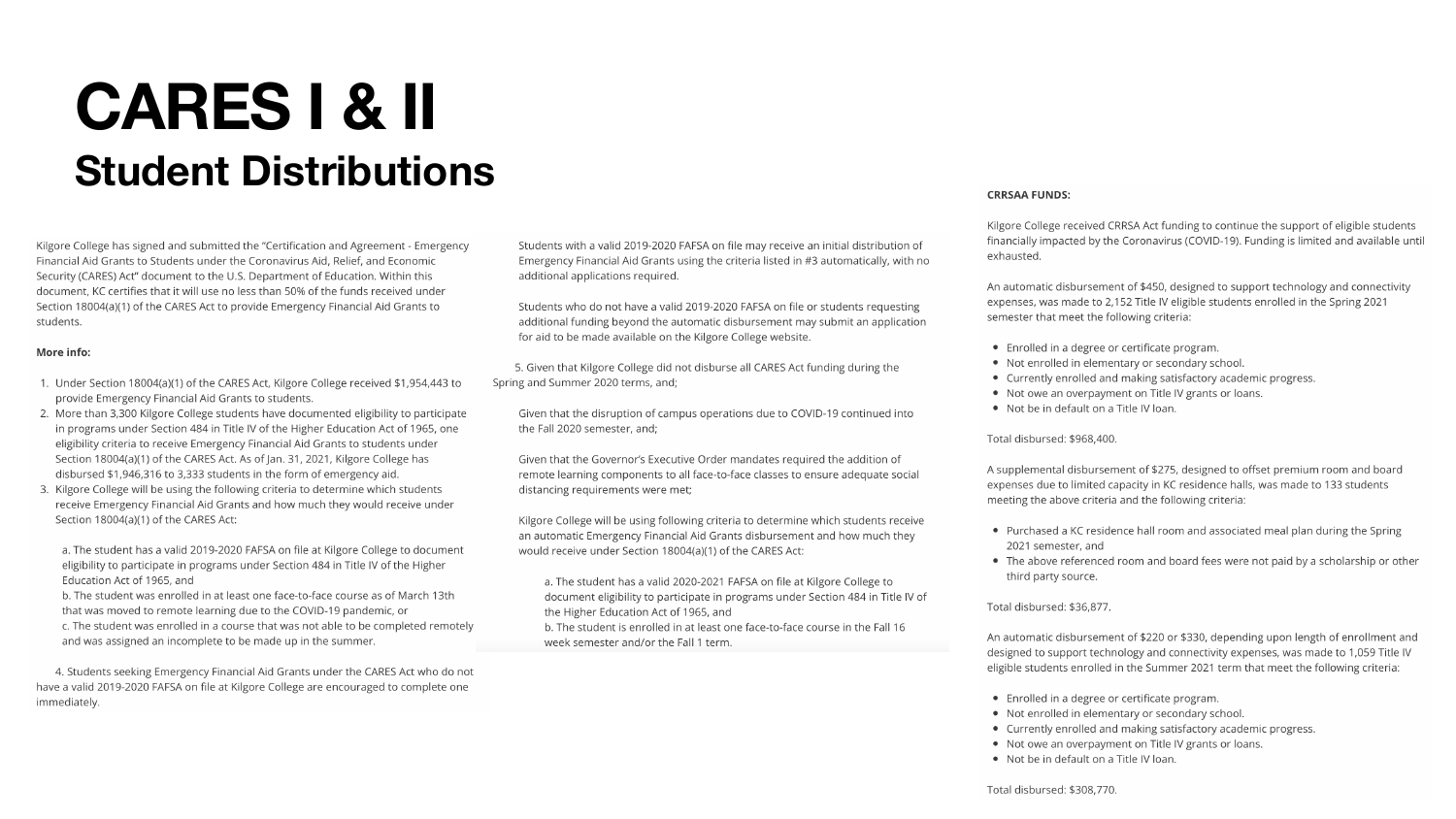# **Remaining Student CARES II and CARES III Fall Semester Distribution**



|               | <b>Attended</b><br>Fall 1 | <b>Attending Fall</b><br>$\mathbf{2}$ | <b>Full Load</b> | < Full Load      | <b>Base</b><br><b>Distribution</b> | $ \mathsf{Econ~Disadv} $<br><b>Distribution</b> | Aged Out of<br><b>Foster Care</b><br><b>Distribution</b> | <b>Potenti</b><br><b>Distribut</b> |
|---------------|---------------------------|---------------------------------------|------------------|------------------|------------------------------------|-------------------------------------------------|----------------------------------------------------------|------------------------------------|
| <b>Tier 1</b> | X                         | X                                     | X                |                  | 800                                | 800                                             | 1,500                                                    | 3,100                              |
| <b>Tier 2</b> |                           | X                                     | X                |                  | 400                                | 400                                             | 1,500                                                    | 2,300                              |
| Tier 3        | X                         |                                       | X                |                  | 400                                | 400                                             | 1,500                                                    | 2,300                              |
| <b>Tier 4</b> | X                         | X                                     |                  | X                | 400                                | 400                                             | 1,500                                                    | 2,300                              |
| <b>Tier 5</b> |                           | X                                     |                  | $\boldsymbol{X}$ | 200                                | 200                                             | 1,500                                                    | 1,900                              |
| <b>Tier 6</b> | X                         |                                       |                  | X                | 200                                | 200                                             | 1,500                                                    | 1,900                              |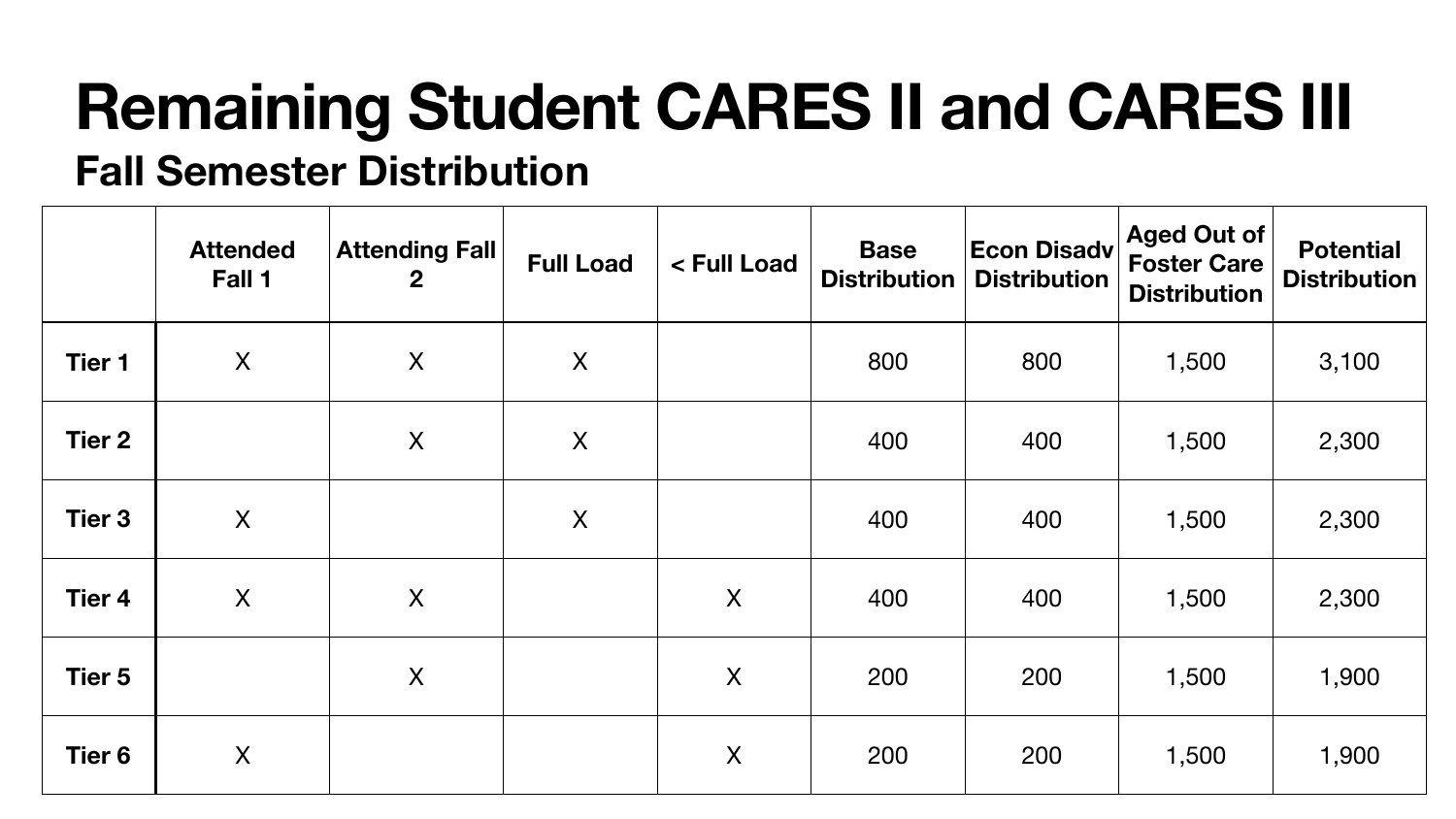# **Remaining Student CARES II and CARES III Fall Semester Distribution - Est. Students & Projected Distribution**



|               | <b>Number of</b><br><b>Students</b> | <b>Number of</b><br><b>Econ Disadv</b> | <b>Number of</b><br>Aged Out of<br><b>Foster Care</b> | <b>Base</b><br><b>Distribution</b> | <b>Econ Disadv</b><br><b>Distribution</b> | <b>Aged Out of</b><br><b>Foster Care</b><br><b>Distribution</b> | <b>Potential</b><br><b>Distributio</b> |
|---------------|-------------------------------------|----------------------------------------|-------------------------------------------------------|------------------------------------|-------------------------------------------|-----------------------------------------------------------------|----------------------------------------|
| <b>Tier 1</b> | 1951                                | 1138                                   | 12                                                    | 1,560,800                          | 910,400                                   | 18,000                                                          | 2,489,200                              |
| <b>Tier 2</b> | 179                                 | 96                                     | $\mathbf 0$                                           | 71,600                             | 38,400                                    | $\overline{O}$                                                  | 110,000                                |
| <b>Tier 3</b> | 236                                 | 139                                    | $\mathbf 0$                                           | 94,400                             | 55,600                                    | $\overline{0}$                                                  | 150,000                                |
| <b>Tier 4</b> | 702                                 | 381                                    | $\overline{0}$                                        | 280,800                            | 152,400                                   | $\overline{0}$                                                  | 433,200                                |
| Tier 5        | 99                                  | 26                                     | $\mathbf 0$                                           | 19,800                             | 5,200                                     | $\overline{0}$                                                  | 25,000                                 |
| <b>Tier 6</b> | 198                                 | 67                                     | $\mathbf 0$                                           | 39,600                             | 13,400                                    | $\overline{0}$                                                  | 53,000                                 |
| <b>TOTALS</b> |                                     |                                        |                                                       | 2,067,000                          | 1,175,400                                 | 18,000                                                          | 3,260,400                              |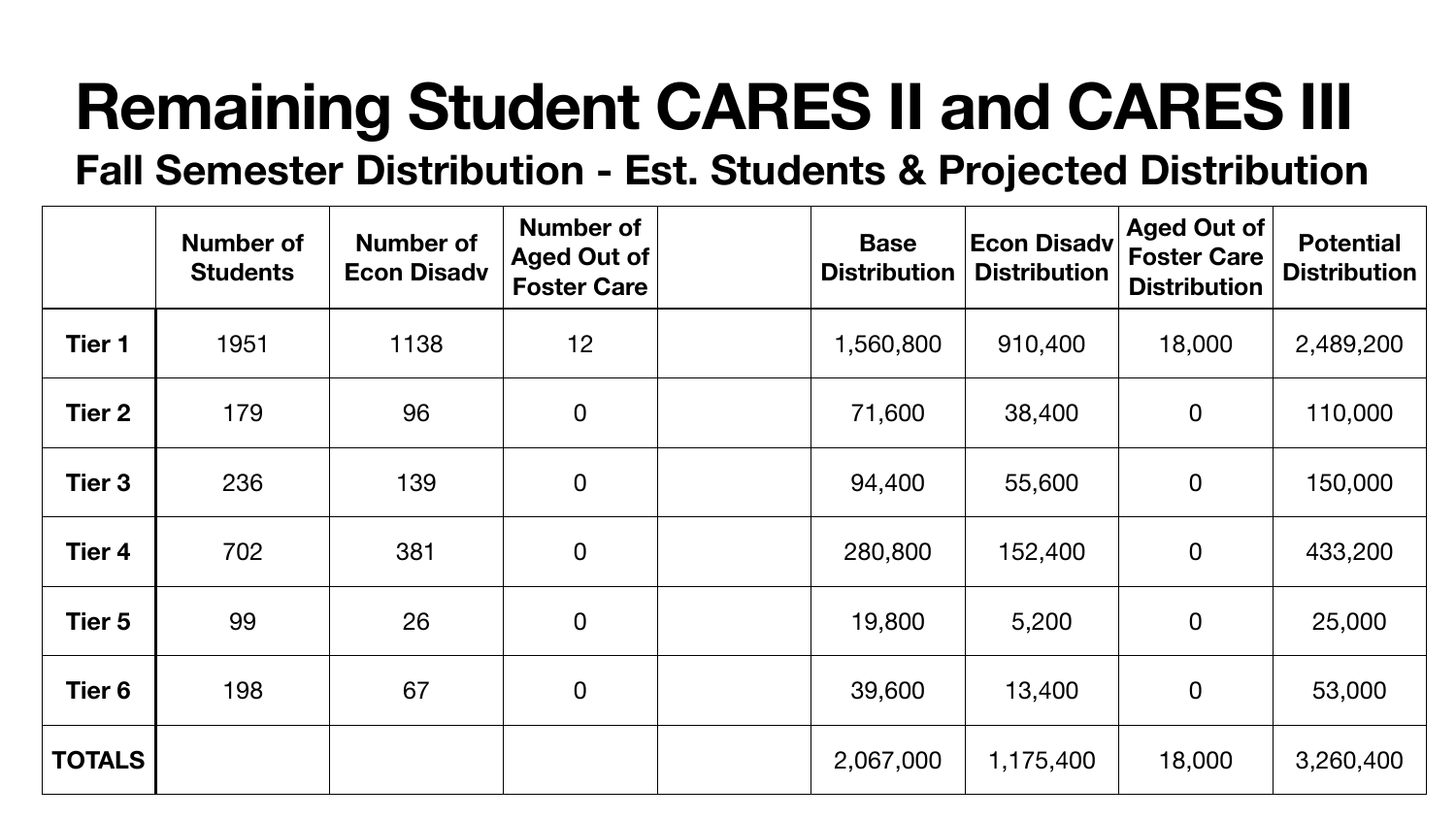# **Remaining Student CARES II and CARES III Fall Semester Distribution - Est. Students & Projected Distribution**

- Full Load is Equivalent to 12+ credit hours for the full semester or 6+ credit hours for 8-week term.
- Additional distributions for exceptional need:
	- Students identified as economically disadvantaged
	- Students who have aged-out of the foster care program (lack of family support)